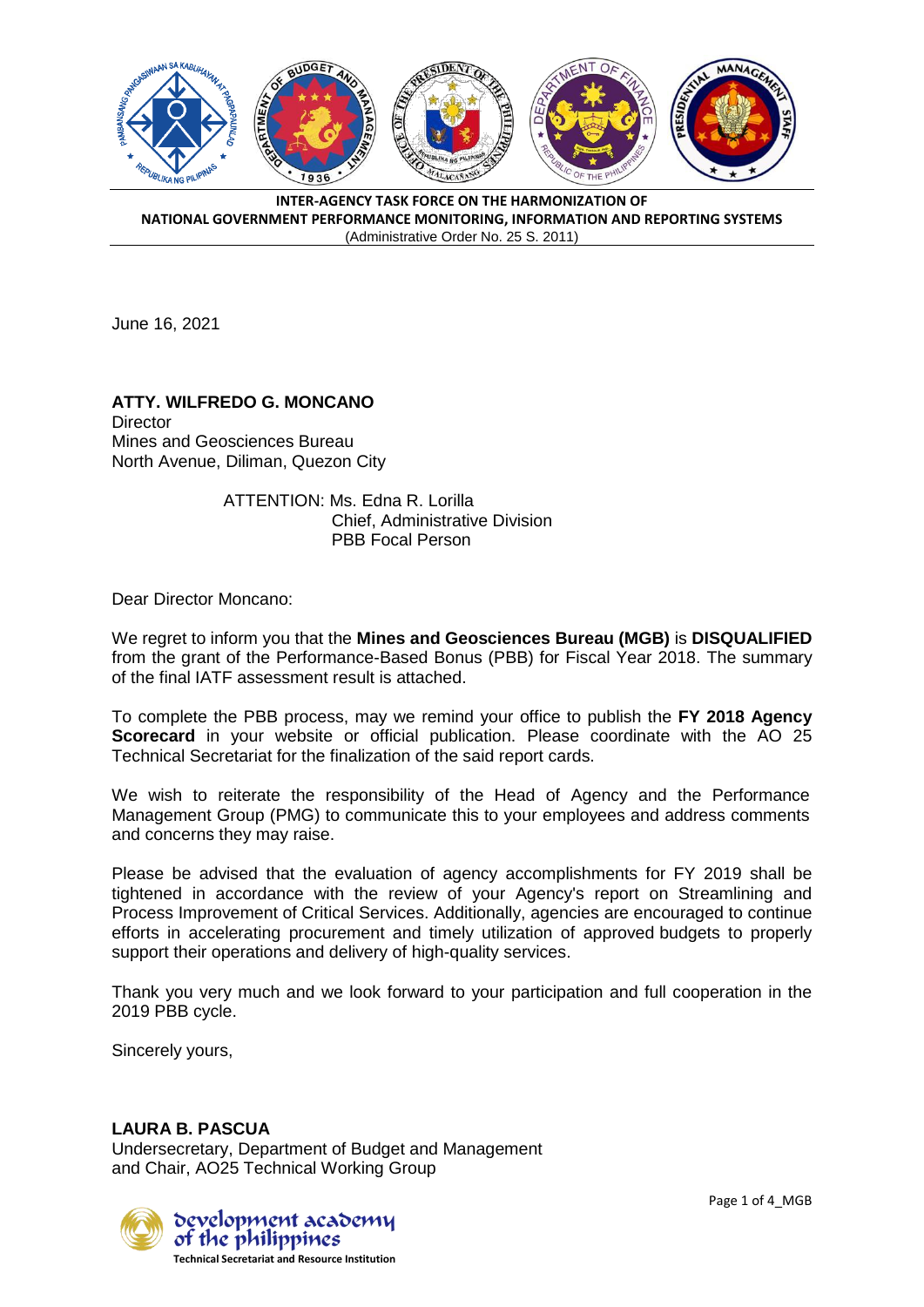

| <b>Mines and Geosciences Bureau (MGB)</b>          |                                                                                              |  |
|----------------------------------------------------|----------------------------------------------------------------------------------------------|--|
| <b>Eligibility Requirements</b>                    | <b>Final Assessment</b>                                                                      |  |
| 2018 Good Governance Conditions                    |                                                                                              |  |
| 1.<br><b>Transparency Seal</b>                     | Compliant<br>$\bullet$                                                                       |  |
| <b>PhilGEPS Posting</b><br>2.                      | Compliant<br>$\bullet$                                                                       |  |
| Citizen's Charter (ARTA)<br>3.                     | Compliant<br>$\bullet$                                                                       |  |
| 2018 Physical Target                               |                                                                                              |  |
| 4. Streamlining and Process                        | The MGB did not submit the Modified Forms A.<br>$\bullet$                                    |  |
| Improvement of Agency                              | 4 (Citizen/Client Satisfaction<br>A1, and<br>Annex                                           |  |
| <b>Services</b>                                    | Report).                                                                                     |  |
| 2018 STO and GASS Requirements                     |                                                                                              |  |
| 5. QMS Requirement                                 | Compliant<br>$\bullet$                                                                       |  |
| Submission of FY 2018 APP<br>6.<br>non-CSE         | The following offices are non-compliant per GPPB-<br>$\bullet$<br>TSO report dated 2/01/2019 |  |
|                                                    | No Submission                                                                                |  |
|                                                    | 1. MGB-RO 9                                                                                  |  |
|                                                    |                                                                                              |  |
|                                                    | Late Submission                                                                              |  |
|                                                    | MGB-RO <sub>1</sub><br>2.                                                                    |  |
|                                                    | MGB-RO <sub>6</sub><br>3.                                                                    |  |
|                                                    | 4. MGB-RO 8                                                                                  |  |
|                                                    | MGB-RO 11<br>5.                                                                              |  |
| Submission of Indicative FY<br>7.                  | Compliant<br>$\bullet$                                                                       |  |
| 2019 APP non-CSE                                   |                                                                                              |  |
| Submission of FY 2019 APP-<br>8.                   | Compliant<br>$\bullet$                                                                       |  |
| <b>CSE</b>                                         |                                                                                              |  |
| <b>Undertaking of Early</b><br>9.                  | Non-compliant<br>$\bullet$                                                                   |  |
| Procurement for at least 50%                       |                                                                                              |  |
| of goods and services<br>10. Submission of FY 2017 |                                                                                              |  |
| <b>APCPI</b>                                       | Compliant<br>$\bullet$                                                                       |  |
| 11. Submission of Financial                        | Compliant                                                                                    |  |
| Reports                                            |                                                                                              |  |
| 12. Compliance with at least 30%                   | Compliant<br>$\bullet$                                                                       |  |
| of Prior Years' Audit                              |                                                                                              |  |
| Recommendations                                    |                                                                                              |  |
| 13. Submission of Budget and                       | per DBM BMB-E<br>Non-compliant<br>report<br>dated<br>$\bullet$                               |  |
| <b>Financial Accountability</b>                    | 2/19/2020.                                                                                   |  |
| Reports (BFARs)                                    |                                                                                              |  |
|                                                    | The justifications provided by the MGB for the non-<br>$\bullet$                             |  |
|                                                    | compliance with the submission of BFARs were                                                 |  |
|                                                    | considered primarily to be due to uncontrollable                                             |  |



Page 2 of 4\_MGB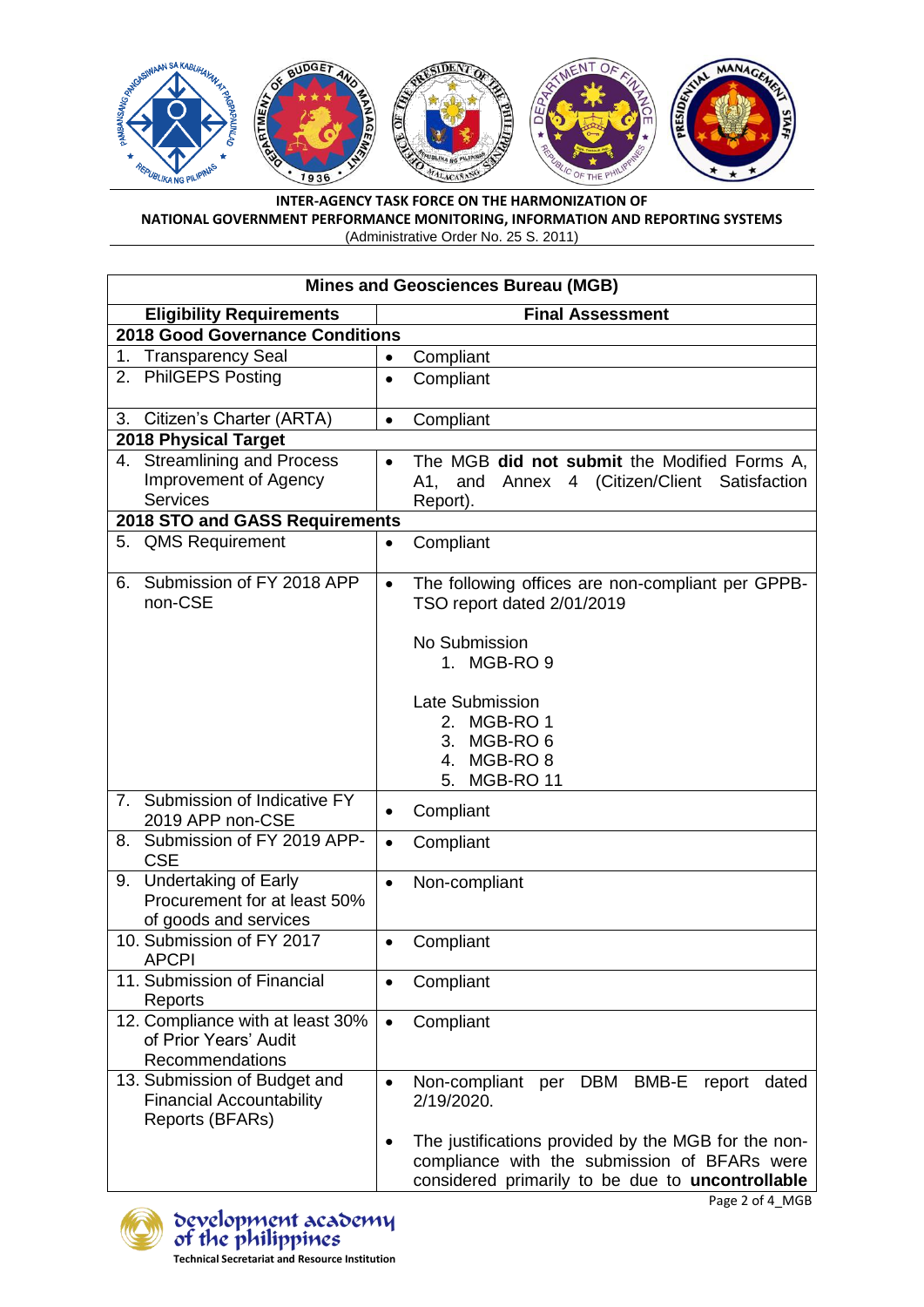

|                                                                                                             | factors (system-related issues) based on DBM<br>BMB-E report dated 2/19/2020.                                                                                                                                                                                                                                                                                                                                                                                                                  |  |
|-------------------------------------------------------------------------------------------------------------|------------------------------------------------------------------------------------------------------------------------------------------------------------------------------------------------------------------------------------------------------------------------------------------------------------------------------------------------------------------------------------------------------------------------------------------------------------------------------------------------|--|
| 14. Budget Utilization Rate<br>(BUR)                                                                        | Did not meet the 100% target for Obligations and<br>٠<br><b>BUR</b><br>under<br>GASS.<br><b>Disbursements</b><br>Actual<br>accomplishments were<br>96.62%<br>89.33%,<br>and<br>respectively.                                                                                                                                                                                                                                                                                                   |  |
|                                                                                                             | Based on DBM-BMB E report dated 02/19/2020,<br>٠<br>sixty-one percent (Php34,688,312.84) of the total<br>unobligated allotment for FY 2018 pertains to<br>savings, twenty-five percent (Php13,992,297.94) is<br>due to reasons that are beyond the control of the<br>MGB, while fifteen percent (Php8,334,934.90) is<br>due to controllable reasons.                                                                                                                                           |  |
|                                                                                                             | The justifications provided by the MGB for not<br>$\bullet$<br>meeting its target for the Disbursements BUR<br>were considered to be due to uncontrollable<br>factors based on DBM BMB-E report dated<br>2/19/2020.                                                                                                                                                                                                                                                                            |  |
| 2018 Other Cross-Cutting Requirements                                                                       |                                                                                                                                                                                                                                                                                                                                                                                                                                                                                                |  |
| 15. Posting of Agency Review<br>and Compliance Procedure<br>of Statement and Financial<br><b>Disclosure</b> | Non-compliant<br>$\bullet$                                                                                                                                                                                                                                                                                                                                                                                                                                                                     |  |
| 16. FOI Manual                                                                                              | Compliant<br>$\bullet$                                                                                                                                                                                                                                                                                                                                                                                                                                                                         |  |
| 17. Posting of Agency's System<br>of Ranking Delivery Units                                                 | Compliant<br>$\bullet$                                                                                                                                                                                                                                                                                                                                                                                                                                                                         |  |
| <b>OVERALL ASSESSMENT</b>                                                                                   | Based on the results of validation, the MGB did not<br>$\bullet$<br>satisfy the requirements for the grant of FY 2018<br>PBB as it failed five (5) indicators due to<br>controllable factors:                                                                                                                                                                                                                                                                                                  |  |
|                                                                                                             | One (1) Physical Target: Streamlining and<br>Process Improvement of Agency Services<br>(No submission of Modified Forms A, A1,<br>and Annex 4);<br>Three (3) GASS Indicators: submission of<br>2018 APP non-CSE, Undertaking of Early<br>Procurement for at least 50% of goods and<br>services, and Obligations BUR; and<br>(1)<br><b>Other</b><br><b>Cross-Cutting</b><br>One<br>Requirement: Posting of Agency Review<br>and Compliance Procedure of Statement<br>and Financial Disclosures. |  |